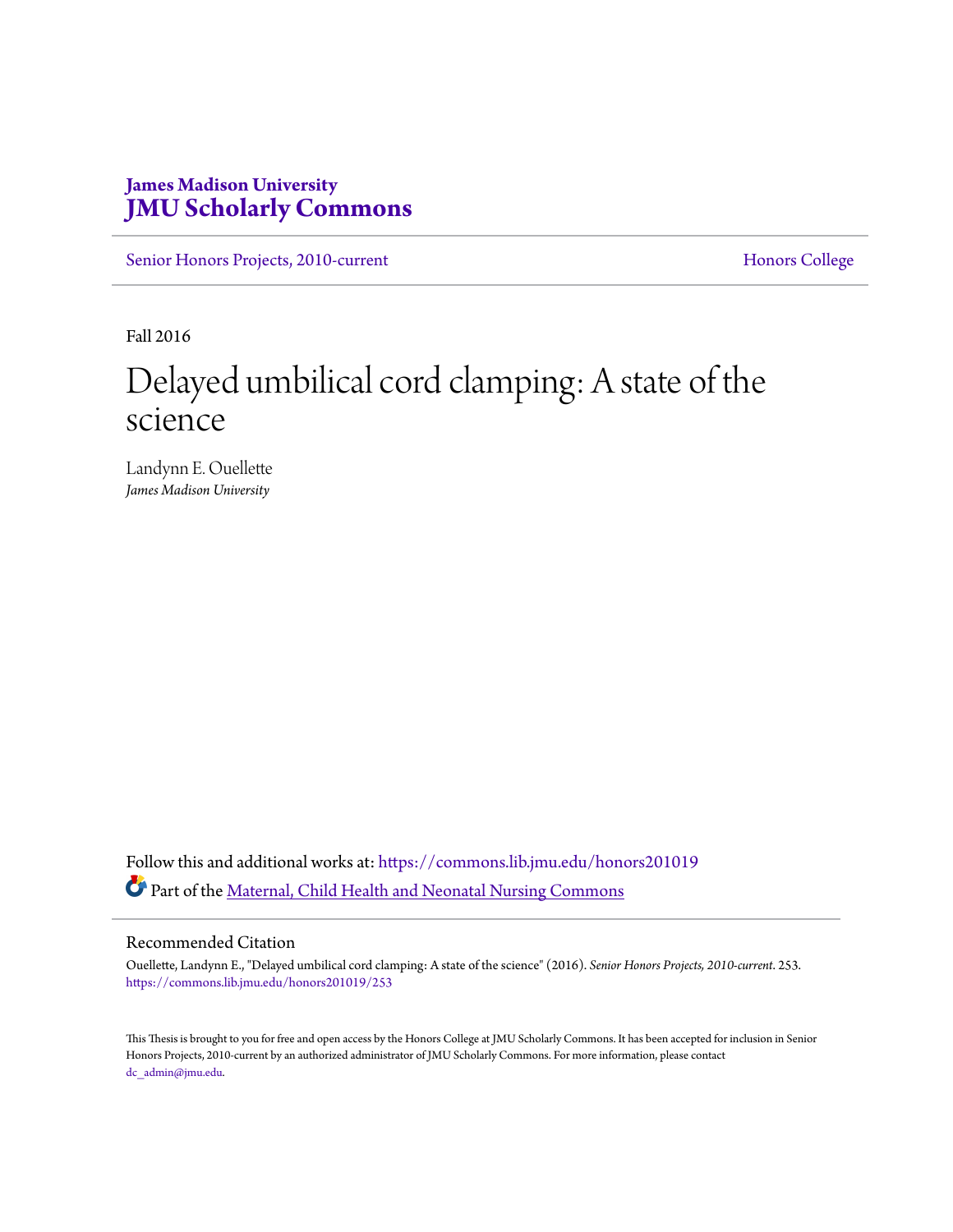# Running Head: DELAYED UMBILICAL CORD CLAMPING

Delayed Umbilical Cord Clamping: A State of the Science

An Honors Program Project Presented to

 $\mathcal{L}_\text{max}$ 

the Faculty of the School of Nursing

James Madison University  $\overline{\phantom{a}}$  , where  $\overline{\phantom{a}}$ 

by Landynn Ouellette

Accepted by the faculty of the School of Nursing, James Madison University, in partial fulfillment of the requirements for the Honors Program.

FACULTY COMMITTEE:

Project Advisor: Jagiello, Karen

Reader: Annan, Sandra

Reader: Scheikl, Marjorie

PUBLIC PRESENTATION

This work is accepted for presentation, in part or in full, at Pi Mu At-Large Chapter of Sigma Theta Tau

Professional Day on April 12<sup>th</sup>, 2016.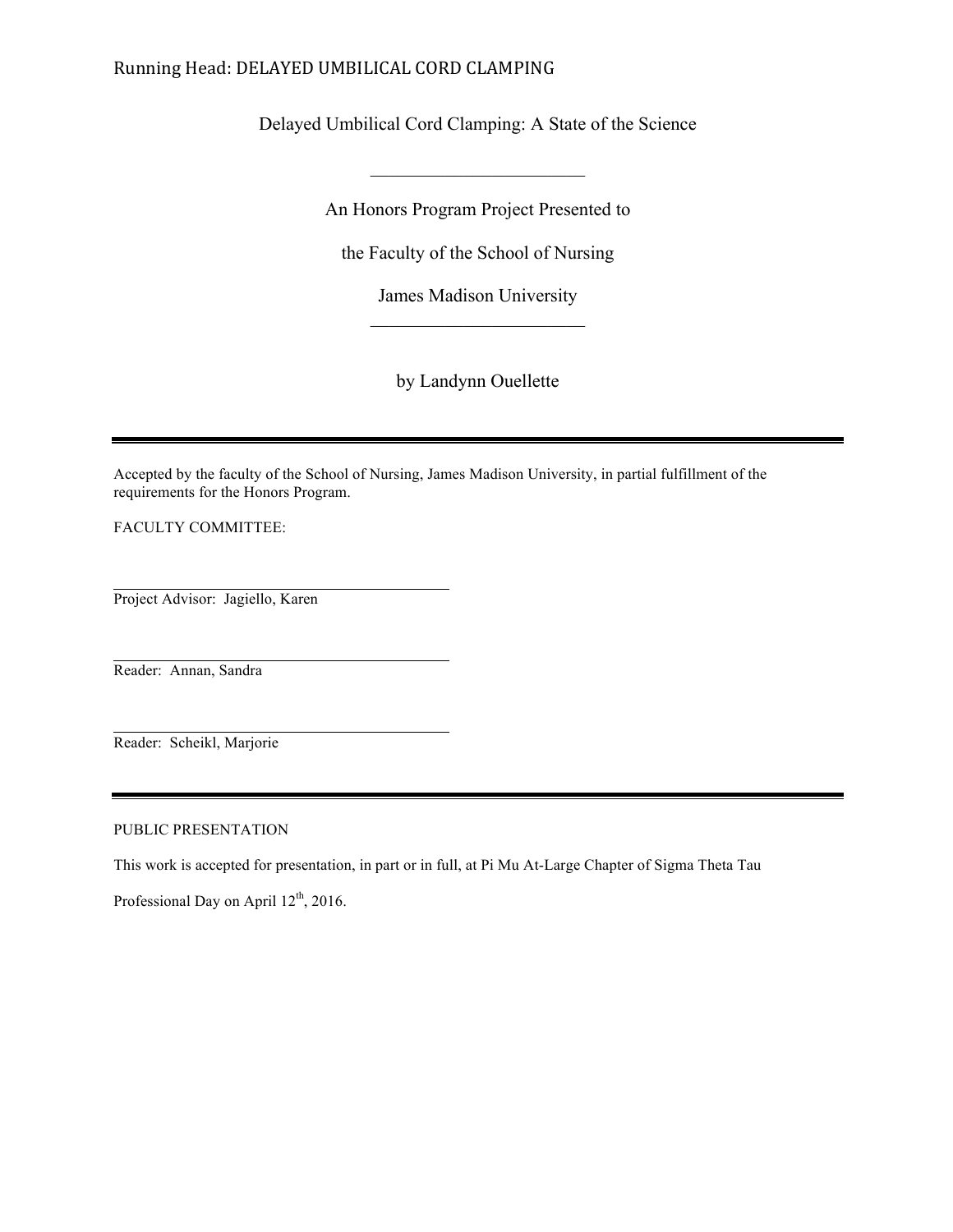# **Table of Contents**

| Introduction                                   | 3              |
|------------------------------------------------|----------------|
| Review or Literature                           | $\overline{4}$ |
| <b>Review of Literature: Positive Outcomes</b> | 4              |
| <b>Review of Literature: Negative Outcomes</b> | 8              |
| <b>Management Strategies</b>                   | 8              |
| Recommendations and Summary                    | 11             |
| References                                     | 13             |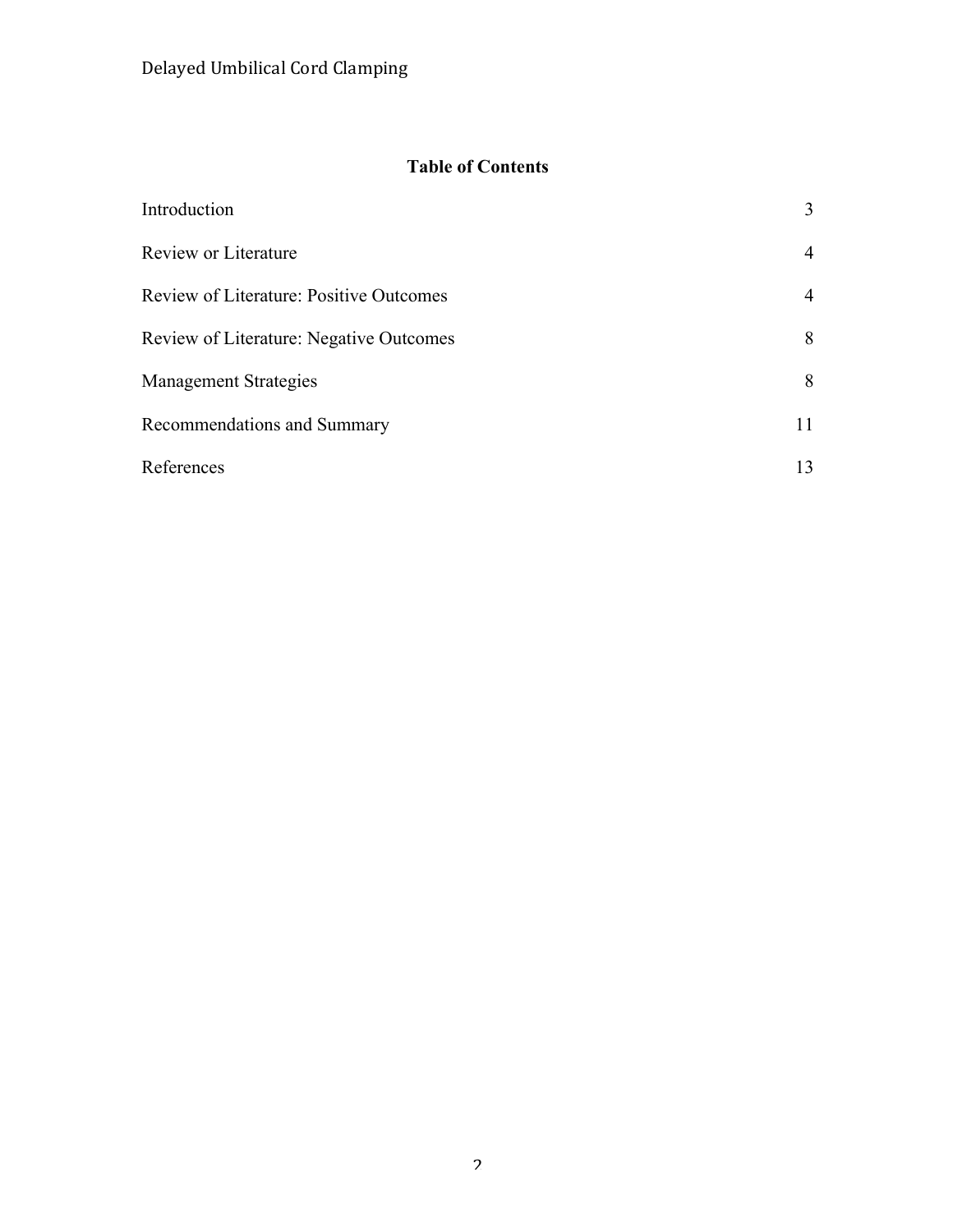#### **Introduction**

The concept of delayed umbilical cord clamping (DUCC) following birth has been debated for centuries with best possible timing for the health of newborns and their mothers yet to be determined. No protocol exists in health care for the most evidencebased cord clamp timing. The actual clamping and cutting of the umbilical cord immediately after birth was not widely practiced until the 1700's, though there were warnings then regarding the possible health ramifications of this practice (Downey  $\&$ Bewley, 2012). In 1801, a physician named Erasmus Darwin wrote, "Another thing very injurious to the child is the tying of the navel string too soon; which should always be left till the child has not only repeatedly breathed, but till all pulsation in the cord ceases. As otherwise the child is much weaker than it ought to be" (Darwin, 1801). This quote illustrates this concept of DUCC and the history behind the debate. Delayed umbilical cord clamping is described as prolonging clamping of the umbilical cord until 30 to 60 seconds following delivery of the newborn. Benefits to delaying the clamping of the umbilical cord all stem from the increased blood supply provided to the newborn through the cord (Committee on Obstetric Practice, 2014; Linderkamp, Nelle, Kraus, Zilow, 1992). However, research has raised concerns regarding this increase in blood supply in respect to an increased risk for conditions such as polycythemia in these newborns (Committee on Obstetric Practice, 2014; Linderkamp et al., 1992). Positive and negative outcomes are becoming better known within the medical community and the need for an evidence-based, optimal cord clamping time is growing. Consistency in obstetric practice within the scope of DUCC is nonexistent and therefore, the best possible care is not being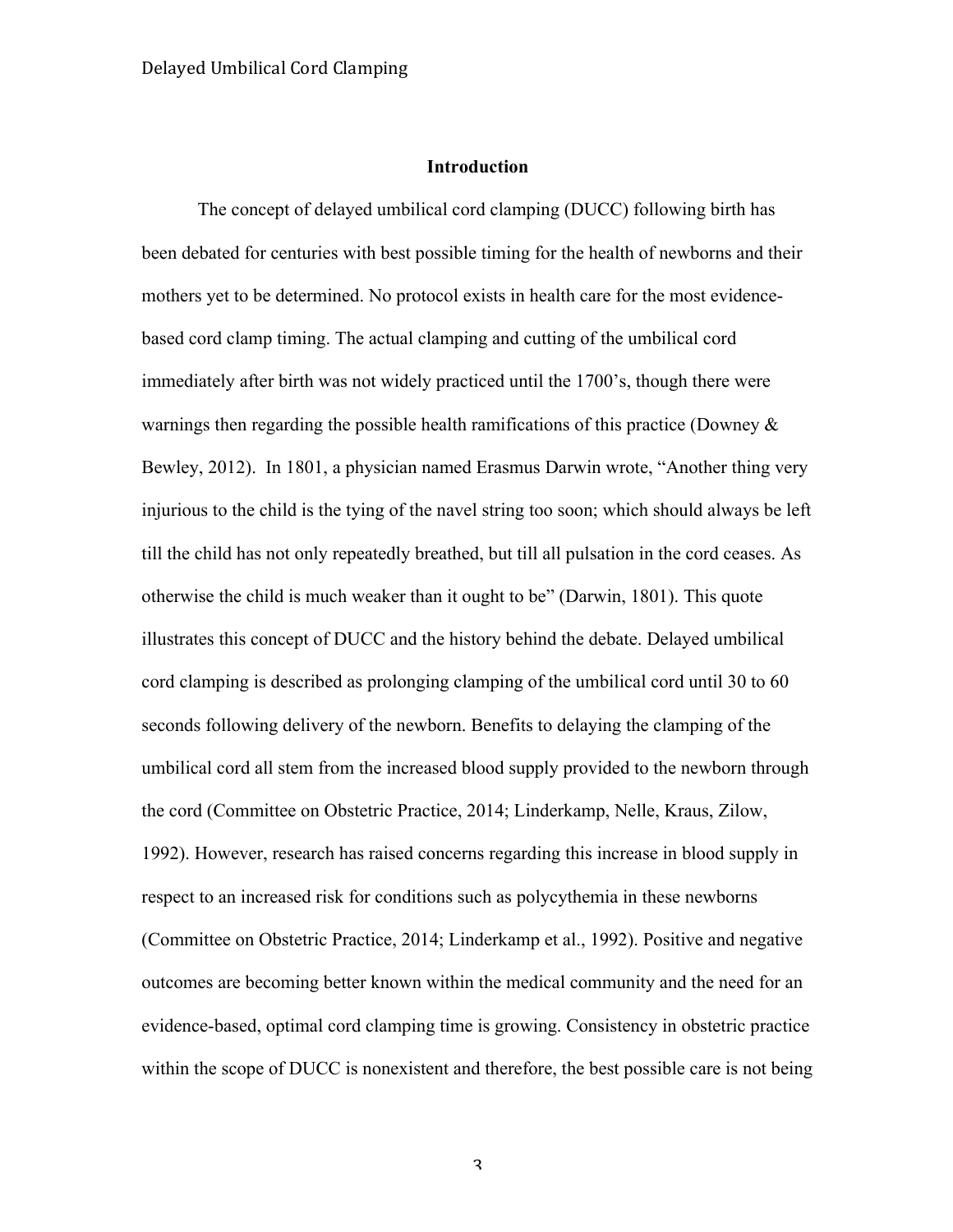provided to all patients. Positive and negative outcomes for both the preterm and term newborn and the mother will be investigated in the form of a literature review with potential interventions to follow.

#### **Review of Literature**

This review of literature was completed in order to further examine the matter of inconsistent care of newborns and mothers in the capacity of the timing of umbilical cord clamping. A search of the literature published through PubMed was conducted using the key phrases delayed umbilical cord clamping, benefits of delayed cord clamping, and umbilical cord protocols. The search yielded 133 titles, which was limited to peerreviewed, full-text research articles between the years 2011 to January 2016. After reading through the articles, another 100 were excluded because they did not include extensive information regarding the benefits of DUCC and/or management strategies for future policy development with 33 remaining for inclusion in this review. The following section consists of the positive outcomes of delayed cord clamping for newborns and mothers found in research.

#### **Review of Literature: Positive Outcomes**

A practice guideline produced by the World Health Organization (WHO), reports that DUCC can result in a decreased risk in preterm newborns for necrotizing enterocolitis and intraventricular hemorrhage, a 39% decreased need for blood transfusions, and a decrease the likelihood of iron deficiency (Rabe, Diaz-Rossello, Duley, Dowswell, 2012; World Health Organization [WHO], 2014). There was no risk for polycythemia with delayed clamping found in the group of term newborns in which this research was based. The benefits associated with DUCC outweigh any possible harm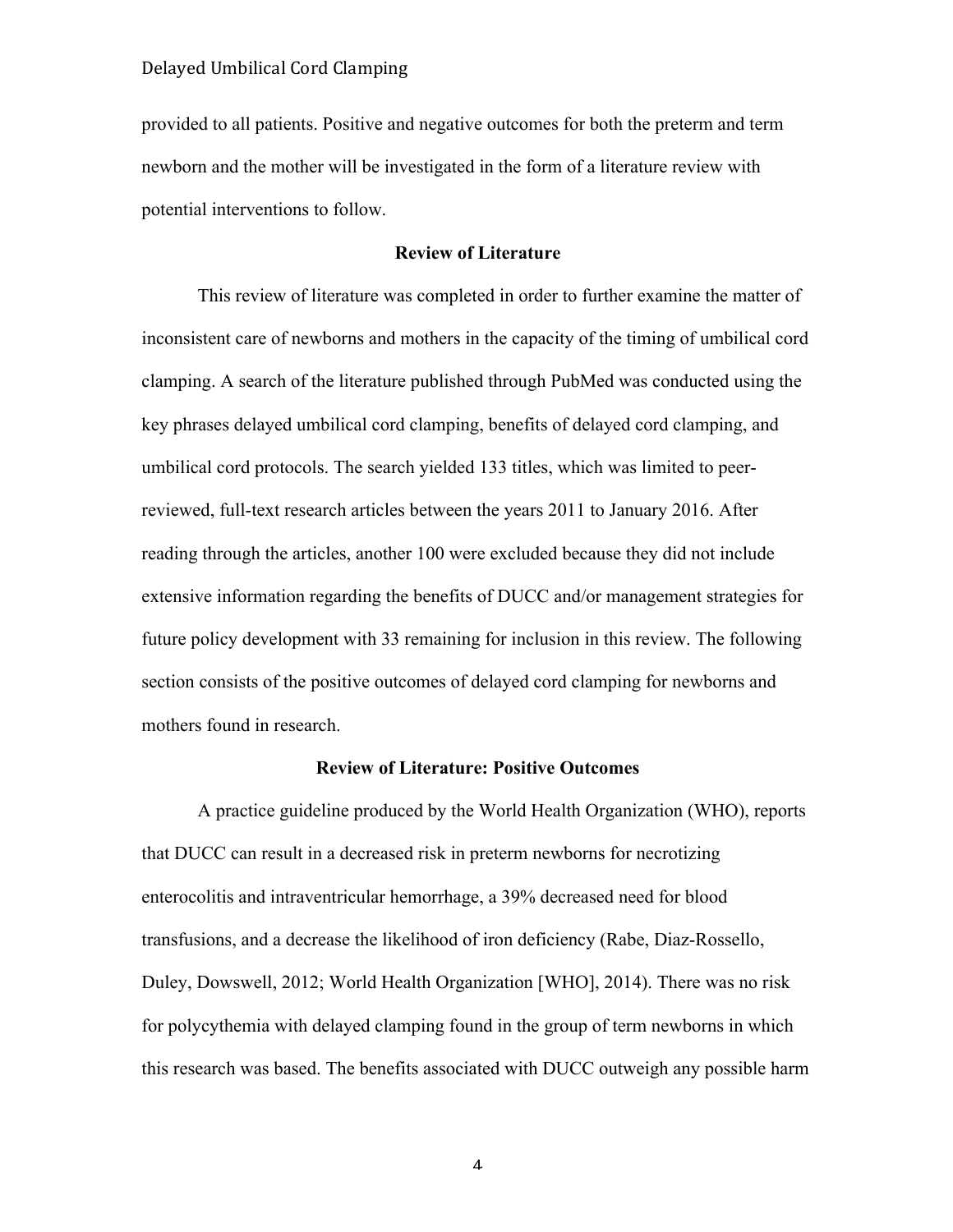from the increase in blood supply from a human deficiency virus (HIV) unknown or positive mother (Rabe et al., 2012; WHO, 2014). Therefore it is recommended that newborns of HIV unknown or positive mothers should have DUCC due to the benefits for the newborn's blood supply and the stem cell influx. In a study mentioned by WHO, early cord clamping has been classified as taking place before 15 seconds and delayed cord clamping as taking place between 30 and 180 seconds (Rabe et al., 2012; WHO, 2014). There were no clinically significant differences in hemorrhage for the mothers. However, it was found that by delaying the clamping and therefore, allowing more blood to leave the placenta, there may be a decreased risk for a retained placenta and resulting complications in the mother (Rabe et al., 2012; WHO, 2014).

The Committee on Obstetric Practice's (2012) article illustrates that in the first minute of a newborn's life, 80 mL of blood can transfer to the newborn through the placenta. Then, by three minutes of life, the newborn can receive 100 mL of blood from the placenta. The iron contained in this blood, in addition to the iron already present in the newborn's body, can diminish the newborn's risk for iron deficiency during the first year of life (Committee on Obstetric Practice, 2012). This extra blood can also decrease a preterm newborn's need for a blood transfusion, for suffering from an intracranial hemorrhage, and developing iron deficiency anemia. Researchers believe that the immunoglobulin and stem cells found in the placental blood may enhance a preterm newborn's ability to rebuild and repair organs that are damaged from birth (Committee on Obstetric Practice, 2012; Rabe et al., 2012). It is stated that there needs to be further research on the effects of DUCC on the mother's risk for hemorrhage due to the 600 mL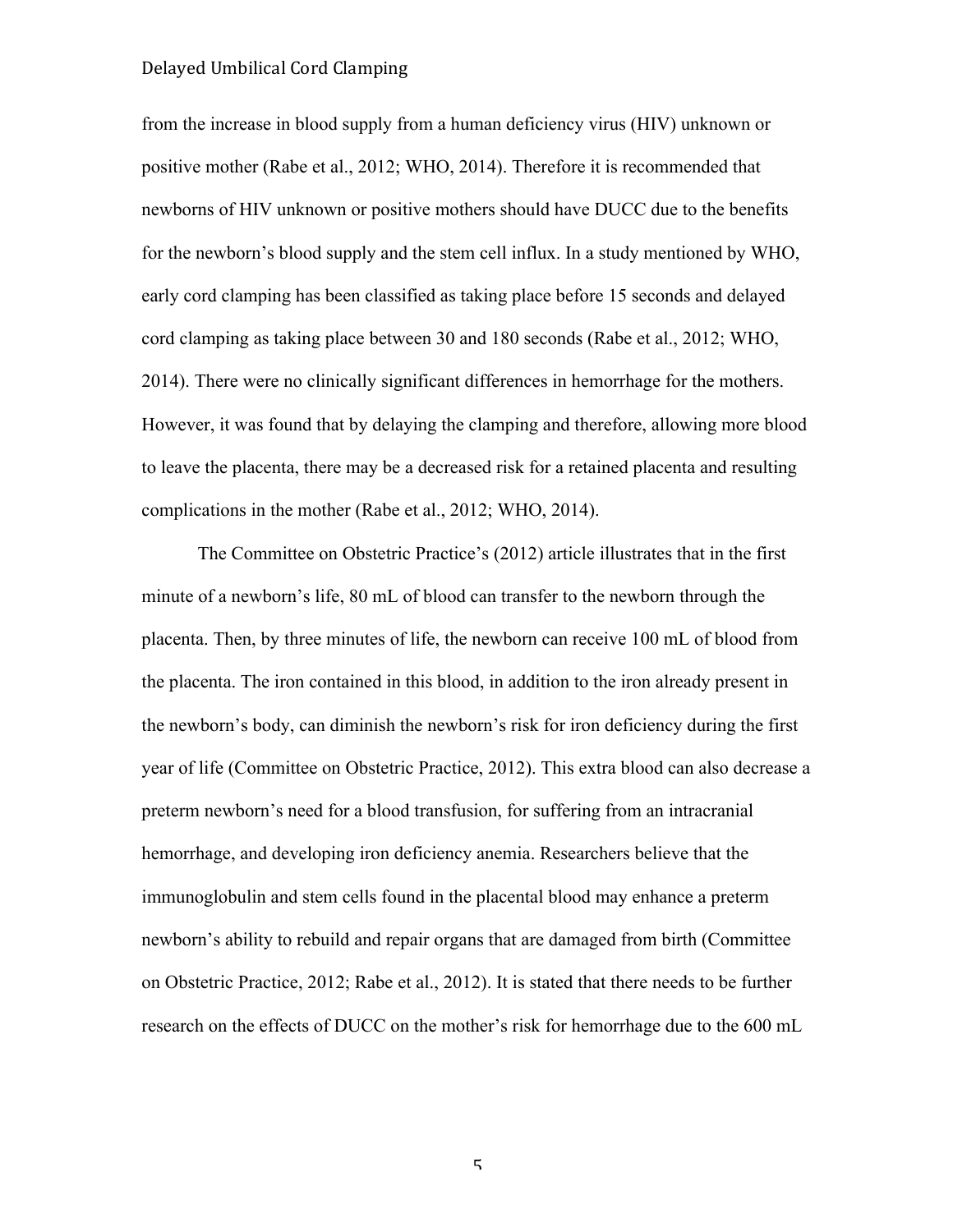per minute of blood that travels through the spiral arteries and veins in a uterus that reaches a term pregnancy (Committee on Obstetric Practice, 2012).

In addition to the short term benefits of DUCC to newborns, the stem cells provided to newborns through placental transfer has the potential to diminish future risk of age-related disorders (Lee, et al., 2007; Sanberg, Divers, Mehindru, Mehindru, & Borlongan, 2014). Due to the effect that stem cells have on the development and maturity of organ systems, the authors believe that this influx of cells in newborns can prevent organ system disorders such as Parkinson's disease, myocardial infarction, stroke, Huntington's disease, osteoporosis, and Alzheimer's disease (Lee, et al., 2007; Sanberg, et al., 2014). By ensuring an increased supply of umbilical cord blood and therefore, stem cells, the newborn's future health and protection from disease can be greatly impacted. This noninvasive measure has the potential to lessen the degree of illness seen in society today by affecting humans when they first enter the world (Lee, et al., 2007; Sanberg et al., 2014).

Tarnow-Mordi et al. (2014) highlights that there are numerous short-term benefits to DUCC that are promising for several possible benefits in preterm newborns. These benefits that stem from the additional blood volume provided to the newborn can lead to added time for the newborn to initiate spontaneous breathing while still receiving blood from the mother through the cord, a smoother conversion to life outside of the uterus in terms of blood flow and respirations, less risk of necessary resuscitation, reduced risk of childhood anemia through additional iron stores, and added stem cells that produce antiinflammatory, neurotrophic, and neuroprotective effects. It is emphasized that the most intriguing positive outcome of DUCC is a possible 50% reduction in risk of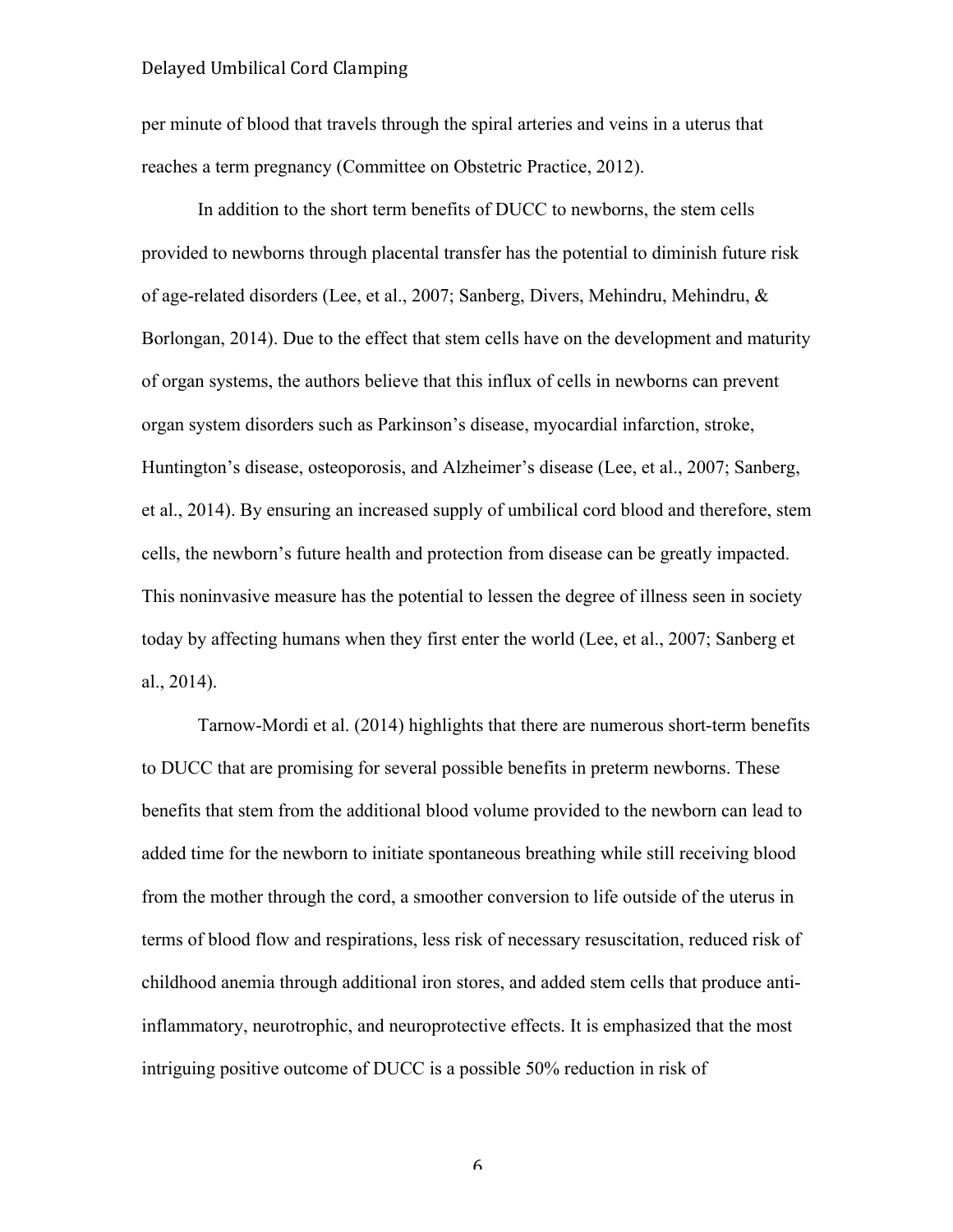intraventricular hemorrhage in preterm newborns due to the decrease in disruption of the systemic vascular resistance that can occur with immediate cord clamping (Tarnow-Mordi et al., 2014).

The possibility of a decreased need for blood transfusions for anemia, a higher mean arterial blood pressure, a reduced need for inotropes, and a reduced risk of necrotizing enterocolitis in preterm newborns between 24 and 36 weeks' gestation has been found in newborn's with DUCC (Bhatt et al., 2013; Duley & Batey, 2013). Though it is stated that these findings are not definitive, they are encouraging of beneficial outcomes for preterm newborns with DUCC. For term newborns, it was found that those who were assigned to DUCC had higher hemoglobin than those with immediate cord clamping and therefore, had a diminished risk for iron deficiency for the next three to six months (Duley  $\&$  Batey, 2013). It was also found that there is possibly no difference in a newborn's risk for polycythemia or decrease in body temperature when cord clamping is delayed. This research recommends that this practice of DUCC be practiced when there is an availability of bilirubin testing and phototherapy in case of hyperbilirubinemia (Duley & Batey, 2013). It is stated that in a recent study conducted with preterm lambs, it was found that DUCC can improve cardiovascular function. Lambs that were ventilated at birth while the umbilical cord clamping was delayed were compared with lambs that were ventilated after immediate clamping. The cardiovascular function of the lambs with DUCC was enhanced due to the secure hemodynamic transition with better pulmonary blood flow and more stable carotid artery pressure along with more steady carotid artery blood flow and heart rate (Bhatt et al., 2013; Duley and Batey, 2013).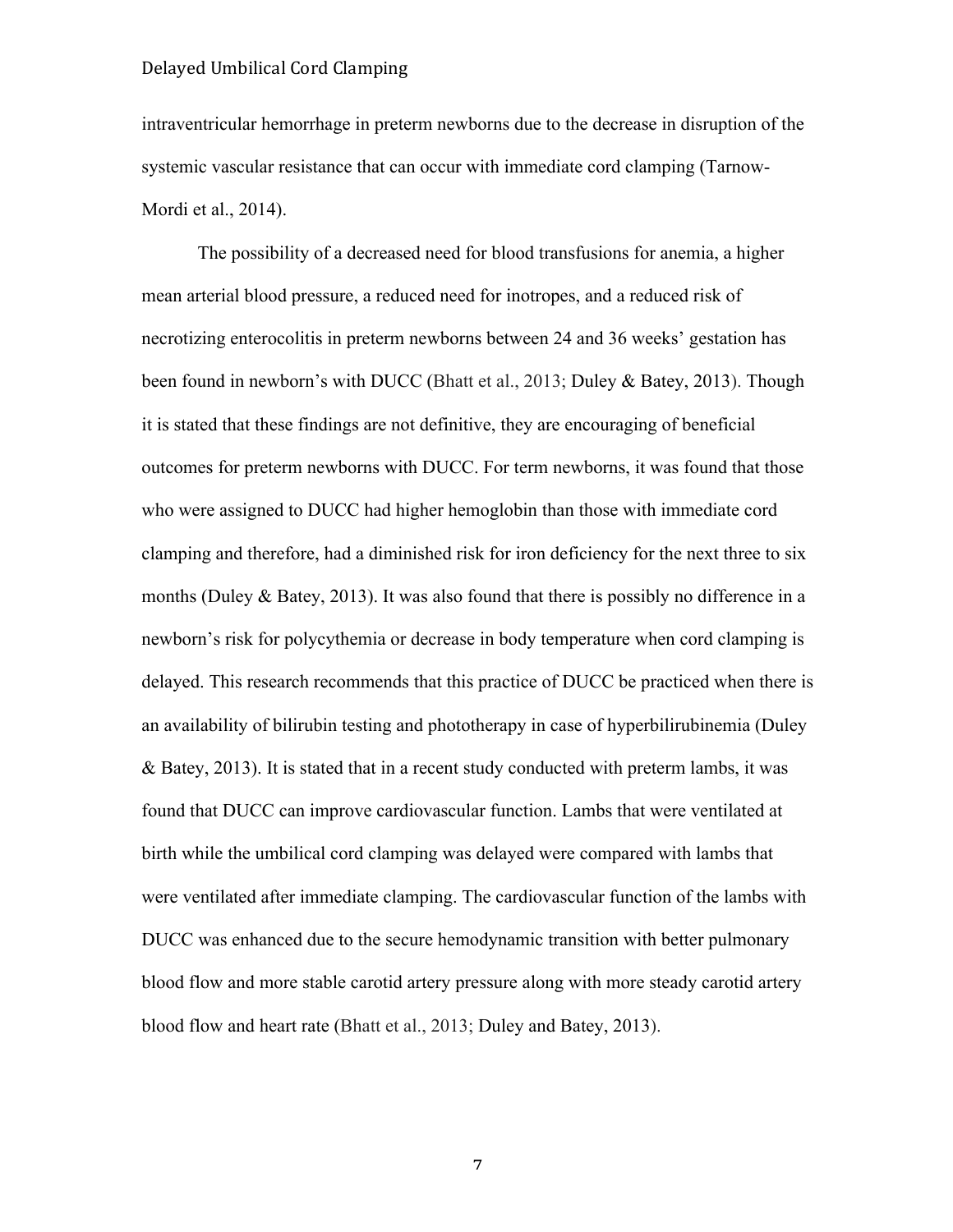Research implies that hemoglobin concentration remains significantly higher in DUCC newborns following 24 hours after birth (Ceriani Cernadas et al., 2006; McDonald, Middleton, Dowswell, &Morris 2014). In addition, it is a possibility that increased iron stores in newborns with DUCC do remain three to six months following birth, which also supports the concept of a decreased risk for iron deficiency (Chaparro et al., 2007; McDonald et al., 2014). The following section consists of the negative outcomes of delayed cord clamping for newborns found in research.

#### **Review of Literature: Negative Outcomes**

In research, the main clinically significant evidence of a negative consequence associated with DUCC is a higher peak level of bilirubin found in newborns with DUCC (WHO, 2014). Tarnow-Mordi et al. (2014) state hypothermia may occur in preterm newborns as a possible result of delayed cord clamping, however, the long-term effects of both hypothermia and jaundice are unknown with current research. WHO (2014) states that there are few instances in which DUCC should be avoided. One instance in particular that requires early cord clamping prior to 60 seconds after birth is that which entails resuscitation of the newborn. When immediate resuscitation of a newborn is required due to asphyxiation, it is indicated for the umbilical cord to be clamped and cut so that the newborn can be appropriately and instantly cared for (WHO, 2014). The following section consists of management strategies found in research concerning the future of bringing consistency to umbilical cord clamping.

#### **Management Strategies**

With the significant amount of benefits that newborns and their mothers can experience in comparison to the little risk associated with DUCC, it is necessary that

 ${\mathsf R}$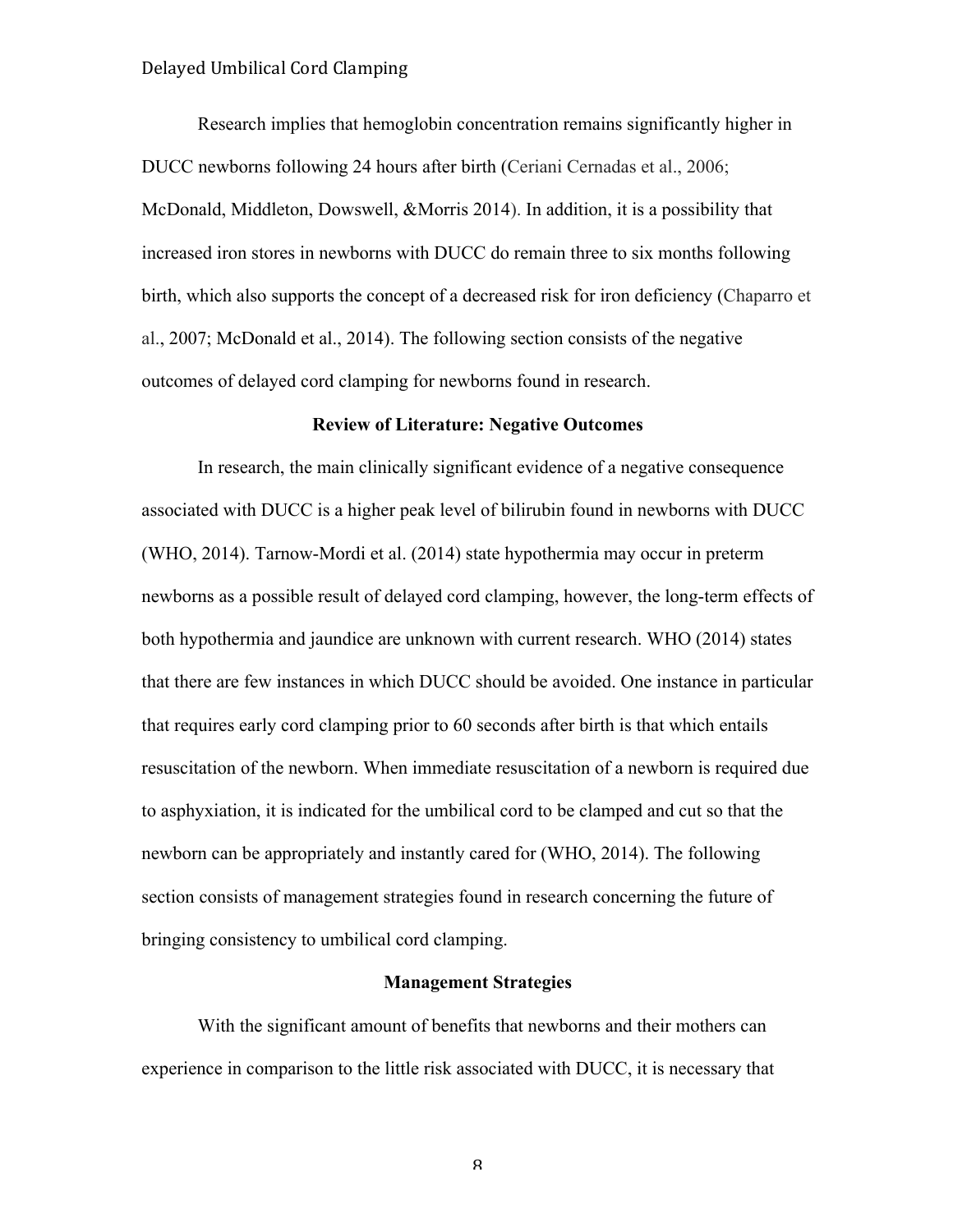further research be completed in order for a reliable protocol in the timing of umbilical cord clamping to be created. With a universal protocol in place, each baby delivered by a physician or nurse midwife, with the exception of newborns in need of immediate resuscitation, has the opportunity to experience better health outcomes both at birth and later in life. Without a protocol, there is the potential for physicians and nurse midwives to clamp the umbilical cord at an undesirable time due to a lack of agreement and knowledge, which could impact the well being of newborns as they begin their lives.

In regard to the numerous potential benefits that can be reaped by newborns and mothers with the delayed clamping of umbilical cords, several strategies for the development of a universal protocol can be established and chosen based on research and evidence. Since it seems as though a universal protocol may be difficult to accomplish in a less lengthy period of time, an International Journal of Obstetrics & Gynecology article, written by Sivaraman and Arulkumaran (2011), stated that raising awareness of these benefits with obstetricians has the potential to cause change through education prior to a change in policy. In addition to raising awareness about research-based evidence, it would also be best to continue research as further support for a protocol implementation. In result, a policy change would likely be more successful with better outcomes for the newborns and mothers (Sivaraman & Arulkumaran, 2011).

WHO (2014) recommends that as a global guideline is established, each Member State should follow recommendations to the greatest extent that is possible by keeping in mind restrictions and values that are applicable to each area. It would be up to each Member State to ensure the adequate education of health care facilities, while each facility ensures the preparedness of its health care team. This strategy has the potential to

 $\mathbf q$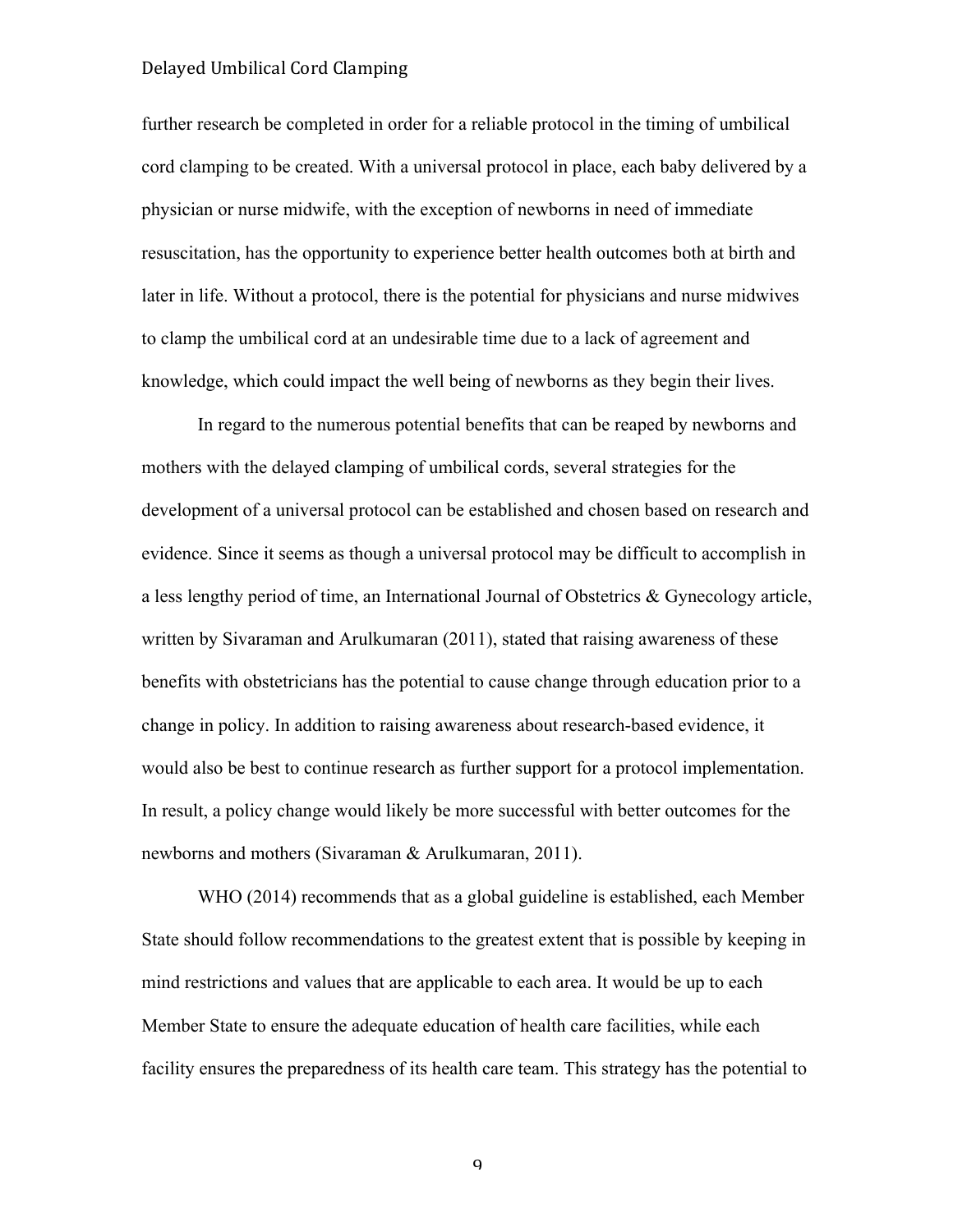increase compliance by health care professionals, as they better understand the need for DUCC for their patients (WHO, 2014). A successful story of a past policy implementation occurred in the Peruvian Amazon in which the delayed clamping of umbilical cords increased from 39.3% to 85.7% following this intervention. The only improvement that WHO recommends be made in the future is the observance of practitioners by the hospital research team in order to increase compliance (WHO, 2014).

It is recommended by the Committee on Obstetric Practice (2012) that more research be done prior to a change in protocol. Specifically, research on the appropriate time to clamp umbilical cords in cesarean deliveries in comparison to vaginal deliveries is recommended (Committee on Obstetric Practice, 2012). This strategy would be necessary prior to policy change due to the percentage of women who deliver by a cesarean section and the need to include all mothers in a universal protocol (Committee on Obstetric Practice, 2012).

Tarnow-Mordi et al. (2014) recommends that future research be done globally and that thousands of subjects be involved, in comparison to hundreds of subjects in past studies, so that more reliable evidence is available for practice. This article also uniquely suggests that government funding be advocated for and utilized in this research. It is possible that tax money typically spent on medical occurrences such as intraventricular hemorrhage in preterm newborns could be reduced and therefore, the research could essentially pay for itself by saving future medical expenses (Tarnow-Mordi et al., 2014). Duley and Batey (2013) recommend that more comparative research be completed with newborns requiring resuscitation and with newborns ranging from very preterm to term. Similar to other articles, their research also implores scholars to research the effects of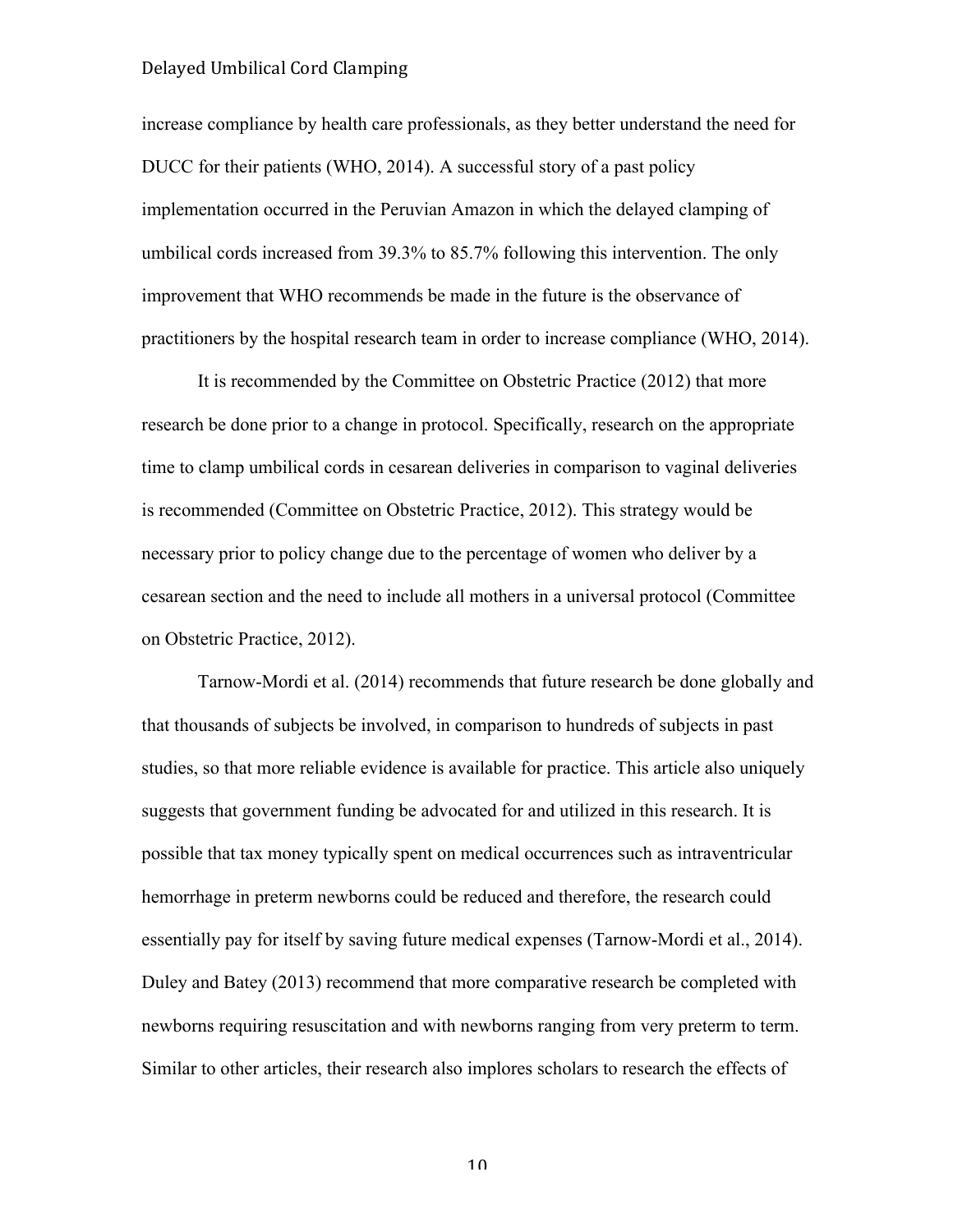the timing of umbilical cord clamping on children as they age in terms of developmental and physical differences (Duley & and Batey, 2013).

McDonald et al. (2014) state that more research should be implemented that considers postpartum hemorrhage specifically in women who participate in delayed versus early umbilical cord clamping. In the past, it was believed that immediate cord clamping in addition to umbilical cord traction in the third stage of labor reduced the risk for postpartum hemorrhage because this stage was shortened in time (McDonald et al. 2014). However, it is not typically practiced due to a lack of evidence. Therefore, the effect of DUCC on postpartum hemorrhage is a topic of uncertainty that requires definitive research (McDonald et al., 2014).

#### **Recommendations and Summary**

Further research is necessary prior to the creation or recommendation of any protocol regarding the timing of umbilical cord clamping. The most appropriate way to integrate this research into practice would be to begin by educating and raising the awareness of health care professionals themselves. This can begin prior to the determination of the best possible timing so that conversations amongst the health care team can be initiated. This way, the educated obstetricians and nurse midwives can choose to integrate DUCC into their practice prior to an official universal protocol if they choose to based on what research is currently showing. Patients could then possibly benefit sooner than is possible if awaiting a change in policy. With further research and involvement of health care professionals, this noninvasive approach to health improvement can be fully understood before a universal protocol. In addition to educating health care professionals, I believe that patients themselves should also be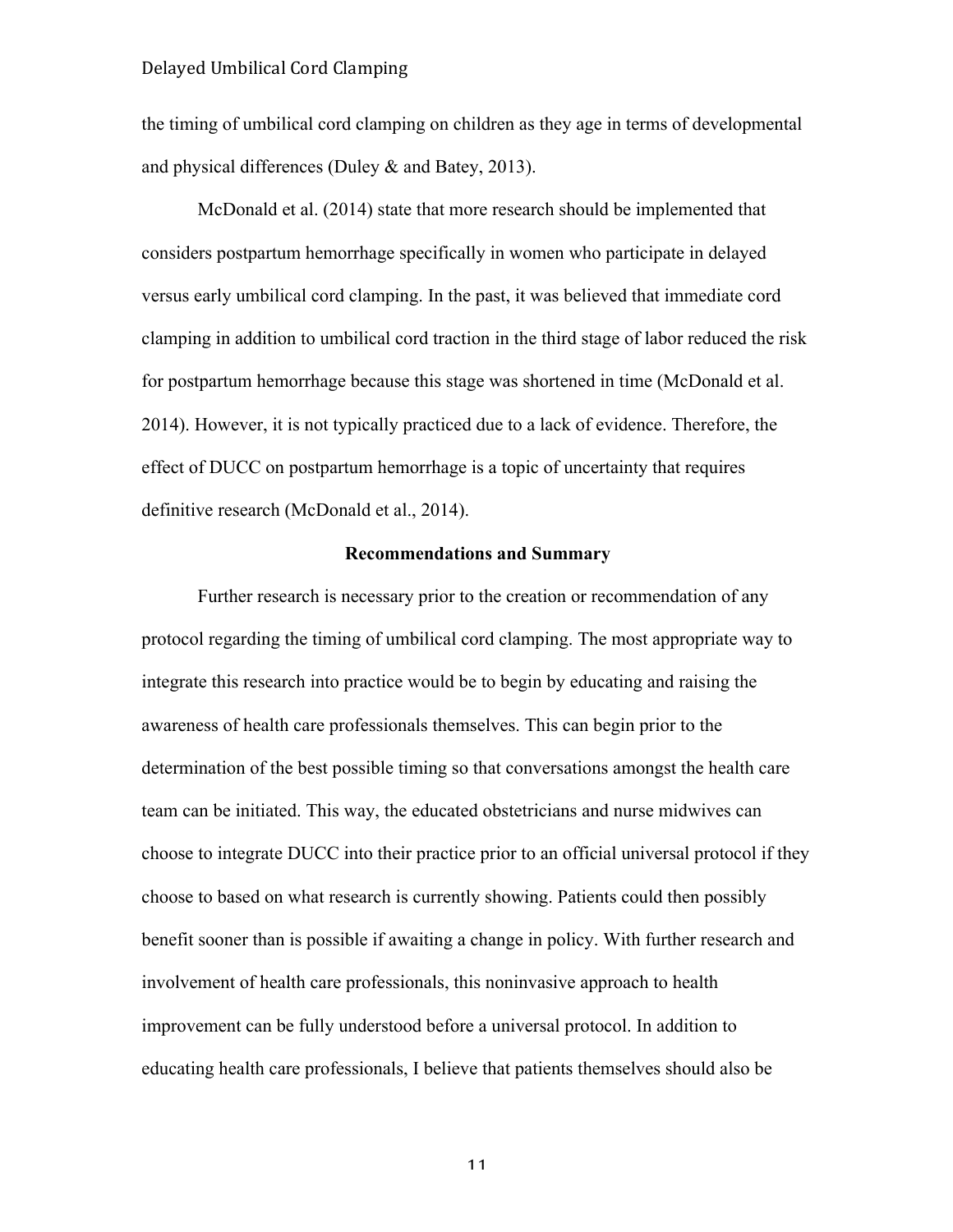educated about current research on the optimal timing for umbilical cord clamping in order to prepare for discussions with their own health care providers. It is important to remember that patients are also members of the health care team and should be involved in the development of their own health care plan.

Following education, awareness, and research, protocol should be changed in the health care setting in a way that focuses on better patient outcomes while respecting health care providers' past practices. By respecting providers' past practices, they may be more likely to incorporate new, evidence based practice into their care. This can be done by recognizing the concerns voiced by providers and by focusing on clarification of the need for change. Approaching this health care change from multiple angles can increase the likelihood of a successful implementation, which is vital for the potential health improvements in newborns and mothers in society. Though delaying cord clamping is a simple concept, the effects that are possible in the future health of the population may be pronounced with the appropriate approach.

Based on my literature review of the positive and negative consequences of delayed umbilical cord clamping, there is vitality in establishing a universal protocol that generates consistency in obstetric practice. Consistency in practice has the potential for better patient outcomes because the same level of education on the topic of umbilical cord clamping would be provided to health care systems and professionals in all socioeconomic structures. Newborns and mothers from all backgrounds would be provided with similar care and short and long-term outcomes could improve for all patients.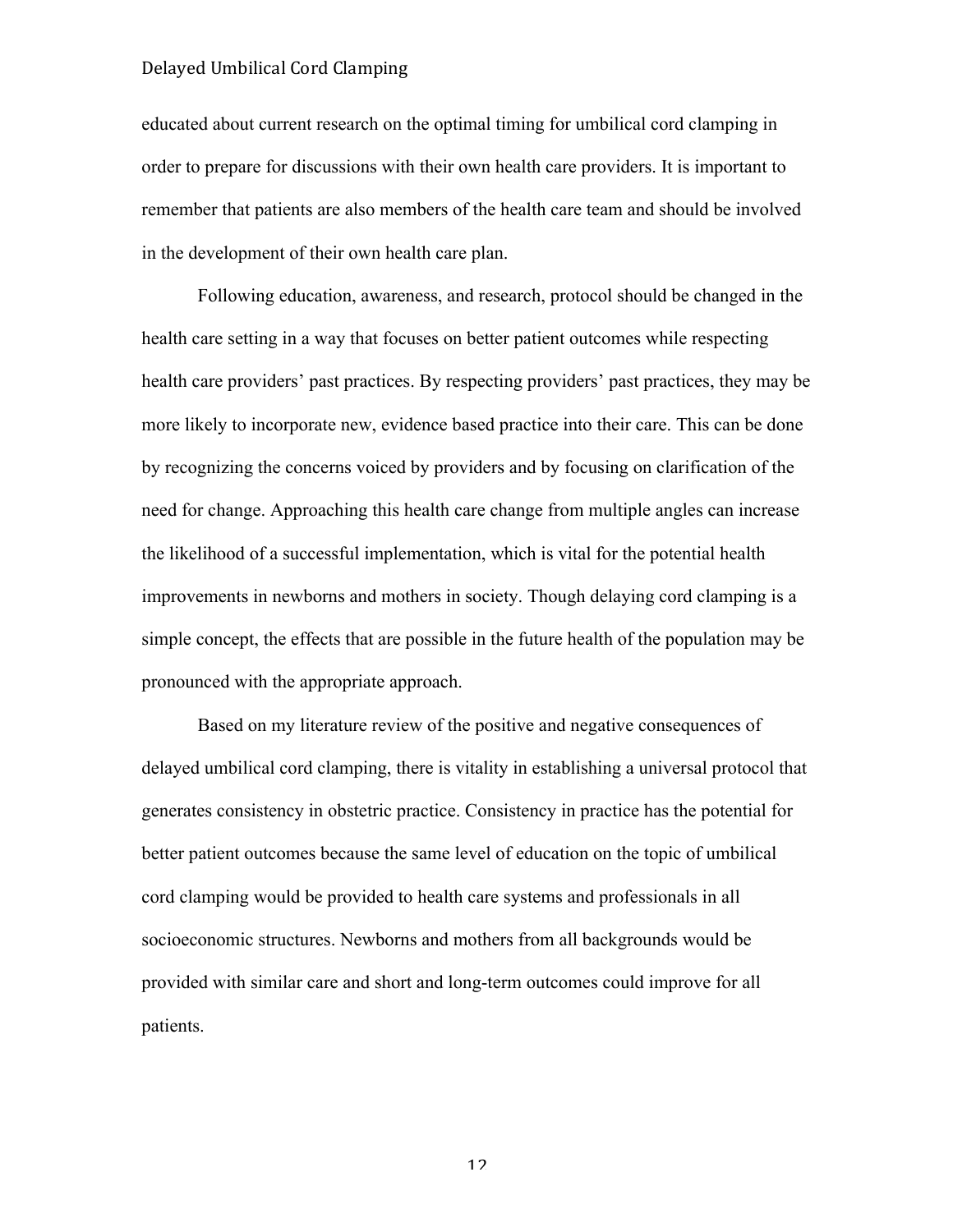#### References

Bhatt, S., Alison, B., Wallace, E., Crossley, K., Gill, A., Kluckow, M. et al (2013). Delaying cord clamping until ventilation onset improves cardiovascular function at birth in preterm lambs. *J Physiol 59*(8), 2113–2126. doi: 10.1113/jphysiol.2012.250084

Ceriani Cernadas. J.M., Carroli, G., Pellegrini, L., Otano, L., Ferreira, M., Ricci, C., et al. (2006). The effect of timing of cord clamping on neonatal venous hematocrit values and clinical outcome at term: a randomized, controlled trial. *Pediatrics 117*(4), 779-86. doi: 10.1542/peds.2005-1156

Chaparro, C., Fornes, R., Neufeld, L., Alavez, G., Cedillo, R., Dewey, K. (2007). Early umbilical cord clamping contributes to elevated blood lead levels among infants with higher lead exposure. *Journal of Pediatrics 151*(5), 506-12. doi: 10.1016/j.jpeds.2007.04.056

Committee on Obstetric Practice (2012, Reaffirmed 2014). Timing of umbilical cord clamping after birth. *American College of Obstetricians and Gynecologists: Committee Opinion Number 543*(120), 1522-1526. Retrieved from http://www.acog.org/Resources-And-Publications/Committee-Opinions/Committee-on-Obstetric-Practice/Timing-of-Umbilical-Cord-Clamping-After-Birth

Darwin, E. (1801). *Zoonomia Volume III*. Dublin: B Dugdale.

Downey, C. L., & Bewley, S. (2012). Historical perspectives on umbilical cord clamping and neonatal transition. *Journal of the Royal Society of Medicine*, *105*(8), 325– 329. doi:10.1258/jrsm.2012.110316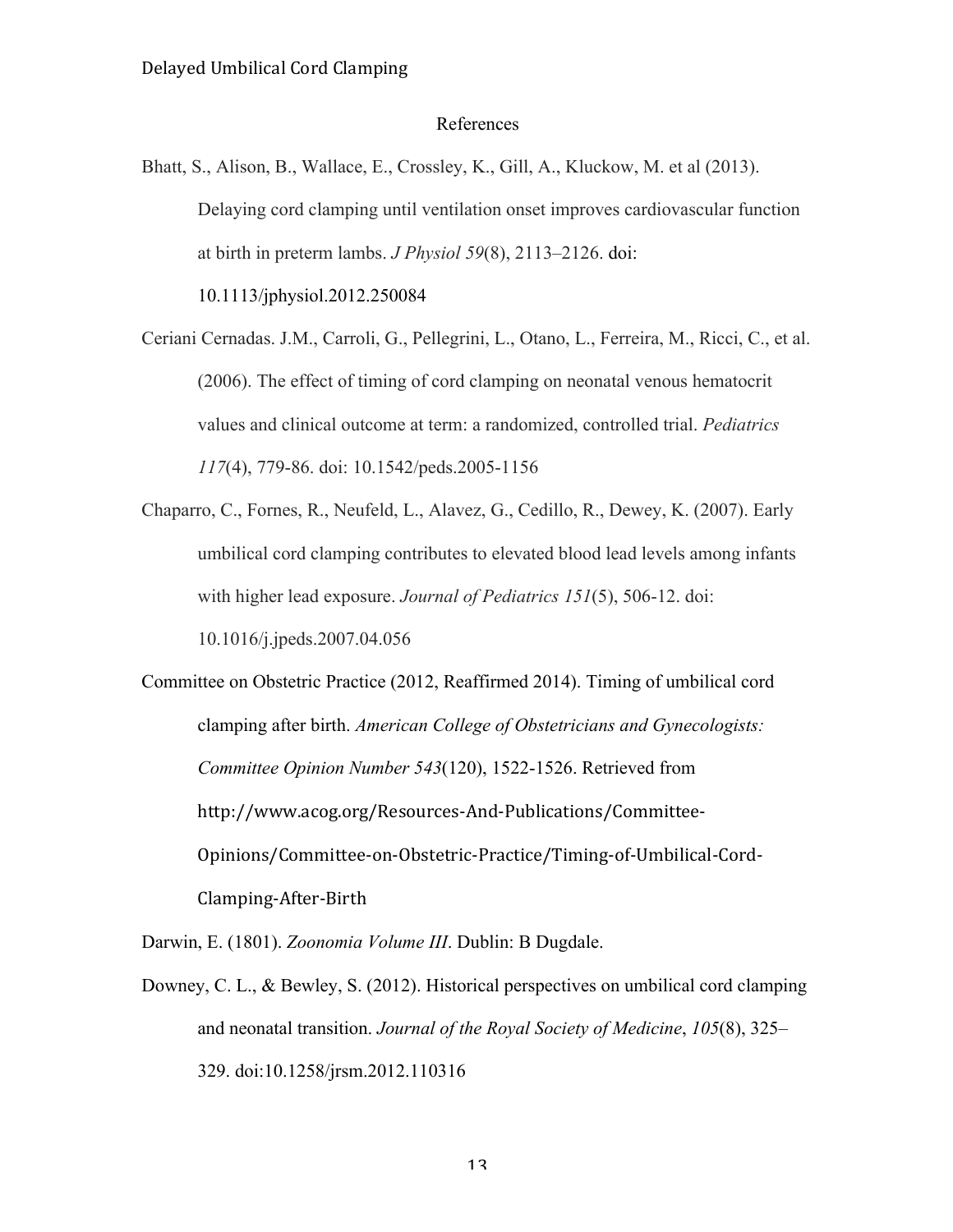- Duley, L. & Batey, N. (2013). Optimal timing of umbilical cord clamping for term and preterm babies. *Early Human Development, 89*(11), 905-908. Retrieved from http://www.sciencedirect.com/science/article/pii/S037837821300220X
- Lee J.P., et al. (2007). Stem cells act through multiple mechanisms to benefit mice with neurodegenerative metabolic disease. *Nat Med*, *13*(4), 439–447. Retrieved from https://www.ncbi.nlm.nih.gov/pubmed/17351625
- Linderkamp O., Nelle M., Kraus M., Zilow E. (1992). The effect of early and late cordclamping on blood viscosity and other hemorheological parameters in full-term neonates. *Acta Paediatr*,*81* (745–50).
- McDonald, S., Middleton, P., Dowswell, T., & Morris P. (2014). Effect of timing of umbilical cord clamping of term infants on maternal and neonatal outcomes (Review). *Evidence-Based Child Health:A Cochrane Review Journal, 9*(2), 303- 397. doi: 10.1002/ebch.1971
- Prendiville, W., Elbourne, D. (1989). Care during the third stage of labour. In: Chalmers I, Enkin M, Keirse MJNC editor(s). Effective care in pregnancy and childbirth. Oxford: Oxford University Press 1145-69.
- Rabe, H., Diaz-Rossello, J., Duley, L., Dowswell, T. (2012). Effect of timing of umbilical cord clamping and other strategies to influence placental transfusion at preterm birth on maternal and infant outcomes. *Cochrane Database of Systematic Reviews, 8*(CD003248). doi: 10.1002/14651858.CD003248.pub3.
- Sanberg, P. R., Divers, R., Mehindru, A., Mehindru, A., & Borlongan, C. V. (2014). Delayed umbilical cord blood clamping: First line of defense against neonatal and